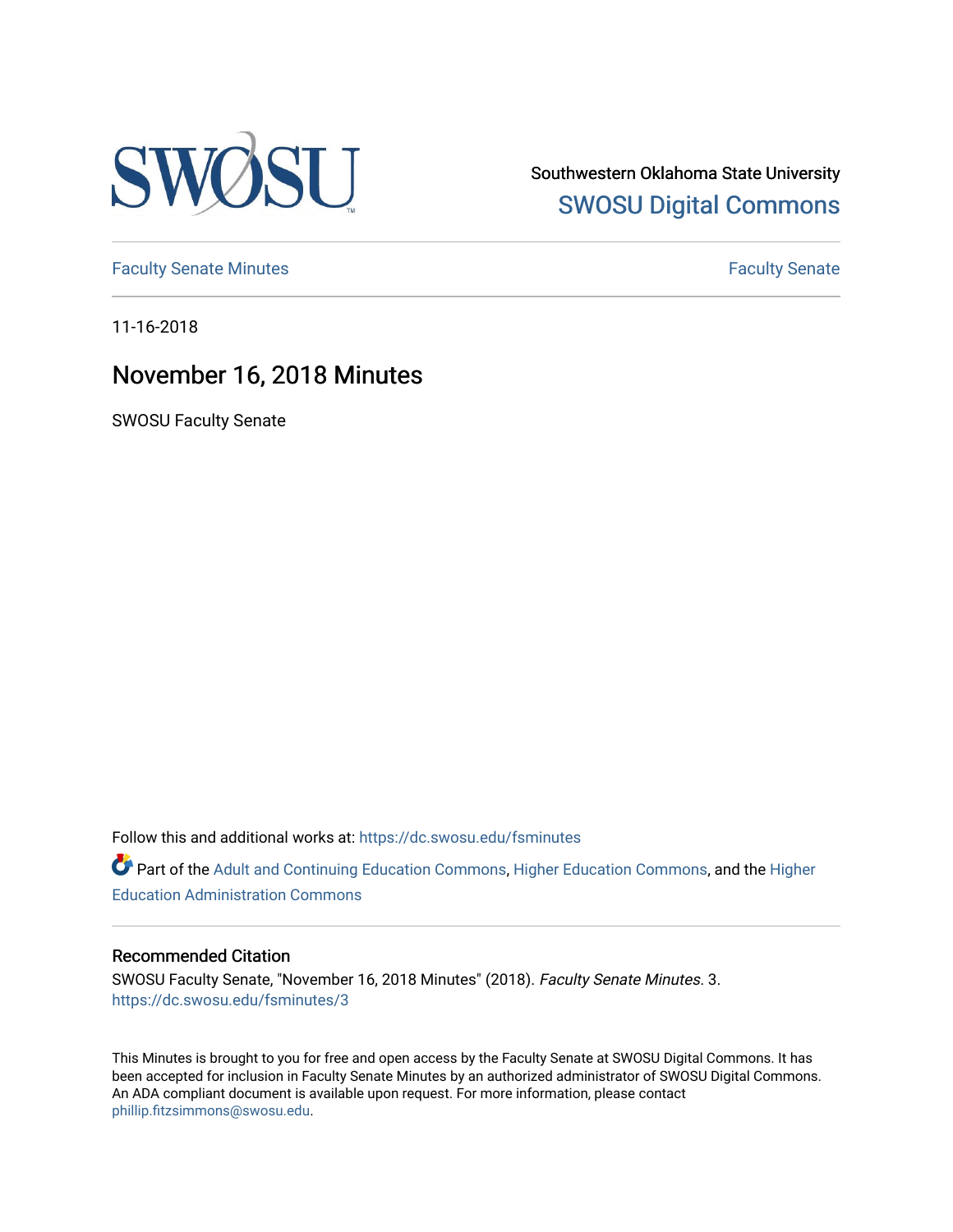# SWOSU Faculty Senate

November 16<sup>th</sup>, 2018 Approved Minutes

- **I. Call to Order:** Faculty Senate President Amanda Smith-Chesley called the November meeting of the Faculty Senate to Order at 2:33 PM in HEC 201.
- **II. Establishment of a Quorum:** Wayne Anderson, Landry Brewer (via ITV), Stephen Burgess, Rachel Davis (via Zoom), Jerry Dunn, Phillip Fitzsimmons, Swarup Ghosh, Robin Griffeath, Meri Hix, LeaAnne Hume, Sunu Kodumthara (via Zoom), Sharon Lawrence, Jack Li, Scott Long, David Martyn, Evette Meliza, Kathy O'Neal, Eric Paul, Cynthia Pena, Hank Ramsey, Ann Russell, Hardeep Saluja, Lisa Boyles, Amanda Smith, Tony Stein, Muatasem Ubeidat, Cheri Walker (via Zoom), Bo Pagliasotti.
- **III. Certification of Substitutes:** Krista Brooks substituting for Holly McKee (Sec/Tres); Brian Rickel substituting for Karen Sweeney (Computer Science)
- **IV. Presentation of Visitors:** None
- **V. Approval of Minutes:** None
- **VI. Announcements**
	- A. President Amanda Smith-Chesley
		- 1. Executive Council Meeting of 11/12/2018
			- a) Election results: State House 76 Rep/25 Dem; Senate 39 Rep/9 Dem; 78 Reps and 28 Senators with 2 yrs experience or less
			- b) Governor-Elect Stitt's stance on higher education is unclear
			- c) OSRHE proposed budget—requesting increased funds, primarily for pay raises – Approved by regents, and sent to legislators
		- 2. Administrative Council of 11/12/2018
			- a) Instructional Excellence Academy: deadline to enroll in Class 1 is 11/19 (Canvas)
			- b) Benefit Enrollment: online portal available now through 11/27
			- c) Single sign-on for students should occur this week; faculty in near future (exact dates unclear due to coordination with 2 third party vendors)
			- d) Catapult Health offering free screenings Nov. 27, 28, and 29
		- 3. Meeting with Provost on 11/14/2018
			- a) Pay raise goes into effect Dec. 1, 2018; reflected in Dec. paycheck
			- b) Ellucian (Colleague) for fall 2019 enrollment (separate from summer); Karen Klein is arranging training for faculty
				- Questions arose during the faculty senate meeting including a description of the features, will faculty have the same ability to document notes during enrollment, will the process for Holds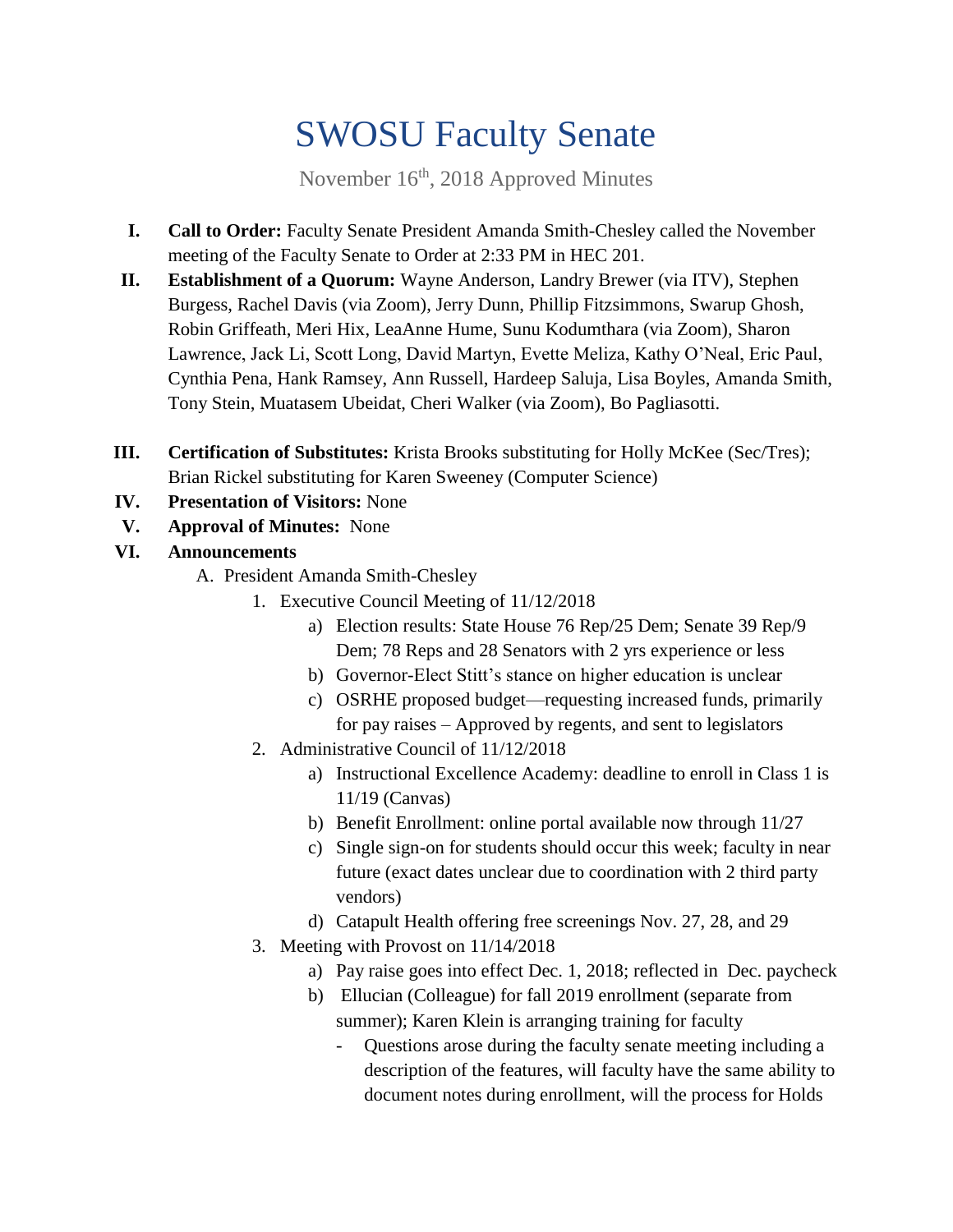be the same as it was with CampusConnect, and when is it anticipated that Ellucian will roll out.

- c) Retention: Dr. South is researching the GE pass rates and improvements to enhance campus community
- B. Secretary/Treasurer Krista Brooks (for Holly McKee)
	- 1. Roll Sheet—please sign
	- 2. Treasurer's Report
		- a) BancFirst
			- (1) October Balance: \$1908.08
			- (2) Withdrawal: \$0
			- (3) Deposit: \$0
			- (4) Current Balance: \$1908.08
		- b) University Account
			- (1) October Balance: \$105.01
			- (2) Current Balance: \$105.01
- C. President-Elect Stephen Burgess: Nothing to Report

D. Past President Jerry Dunn:

Comments from Annual Faculty Assembly at OSRHE (11/3/18)

• Presentation from Chancellor Johnson (will be made available on the OSRHE website)

• OSRHE is requesting a Faculty Senate resolution concerning guns on campus from all Oklahoma universities; would be helpful in convincing legislators

• More faculty attending Higher Ed Day at the State Capital would be extremely helpful support; Legislators question faculty support/involvement because of lack of presence at the Capital on Higher Ed Day

• With the current state of revenues and mostly new legislative body, there's an opportunity to regain some of the lost budget

E. Student Government Representative: Not present